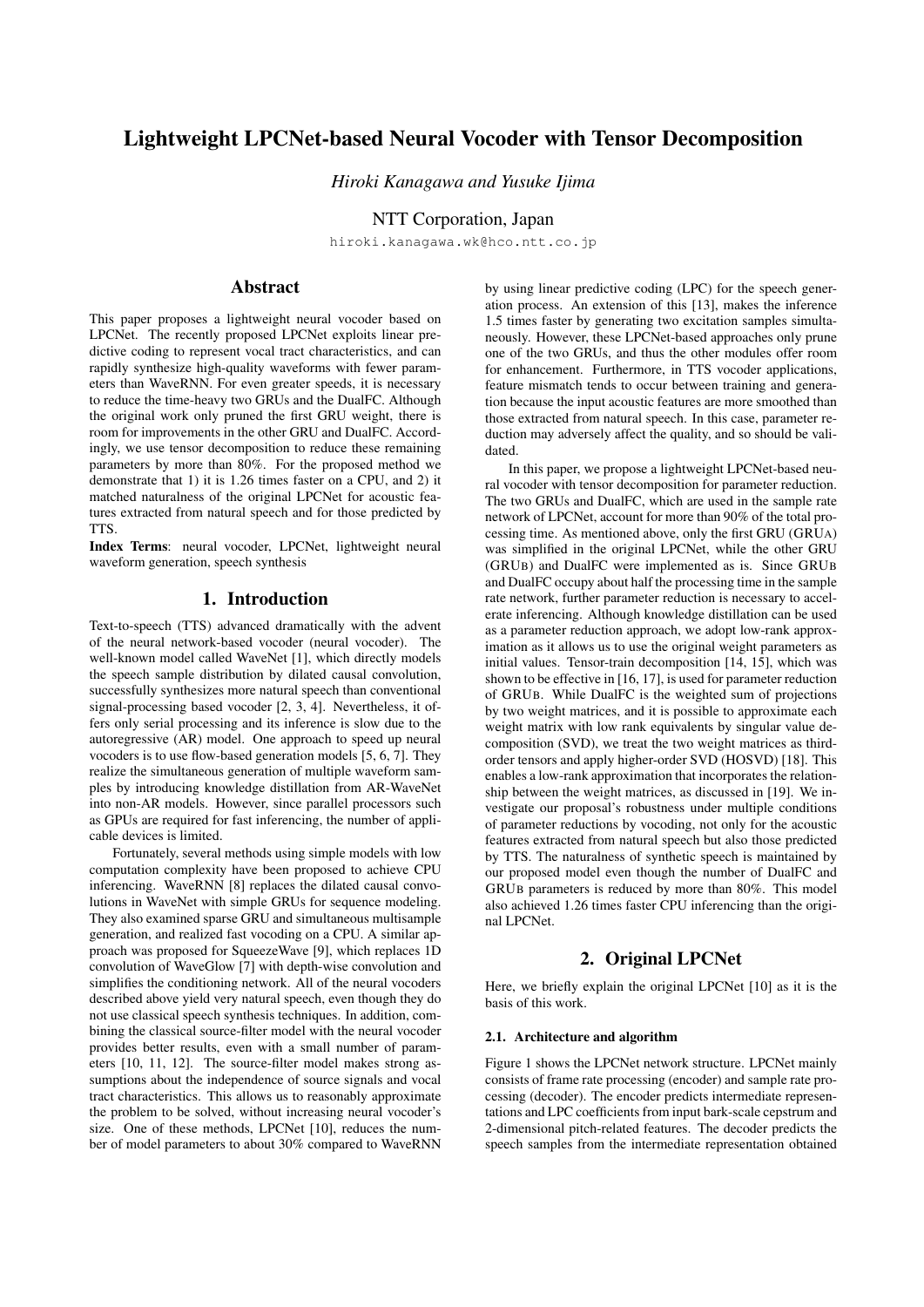

Figure 1: *Original LPCNet architectures [10]. It has two types of network. One is the encoder (on the left) and the other is the decoder (on the right).*



Figure 2: *The inference time ratios of encoder (on the left) and decoder (on the right).*

from the encoder and LPC coefficients. Unlike general neural vocoders, which directly predict speech samples, LPCNet only predicts excitation  $e_t$  by a non-linear 8-bit inverse  $\mu$ -law algorithm. The noise present in the high-frequency bands in *e<sup>t</sup>* is reduced by applying an inverse pre-emphasis filter. The speech sample  $s_t$  at time  $T$  is predicted by using the LPC coefficient, previous samples, and the obtained excitation *e<sup>t</sup>* as follows:

$$
s_t = p_t + e_t,\tag{1}
$$

$$
p_t = \sum_{m=1}^{M} a_m s_m,
$$
 (2)

where *M*, *m*, *a<sup>m</sup>* are the LPC order, its index and LPC coefficient, respectively.

### 2.2. Inferencing time

To prepare for further speed enhancement, we investigated the inference time ratios of each module of LPCNet. Figure 2 (on the left) shows the processing time ratios of encoder and decoder when processing acoustic features with 24 kHz sampling frequency and 10 ms frame shift. From the figure, the decoder needs to be reduced for faster vocoder processing because its ratio is quite large. Figure 2 (on the right) shows the inference time ratio of the decoder. Although GRUA shows the largest ratio, this paper does not focus on it because the original LPCNet has already pruned its parameters. While GRUB and DualFC occupy 48.2% of the inference time, parameter size reduction has not been attempted for these modules.



Figure 3: *DualFC tensorization and its decomposition by HOSVD. Biases are omitted for clarity.*

# 3. Proposed lightweight LPCNet using tensor decomposition

We propose a lightweight LPCNet-based neural vocoder using tensor decomposition for higher inferencing speeds without any significantly quality degradation. As mentioned in Section 2.2, our proposed method aims to reduce the parameters of the timeconsuming DualFC and GRUB.

## 3.1. DualFC tensorization and its decomposition via higher-order SVD (HOSVD DualFC)

Before describing the tensor decomposition of DualFC, we introduce its mathematical definition. DualFC predicts the posterior probability *y* of 8-bit excitation class by processing GRUB's output *x*. The definition is given by:

$$
\boldsymbol{y} = \text{DualFC}(\boldsymbol{x}) = \sum_{i=1}^{2} \boldsymbol{a}_i \circ \tanh(\boldsymbol{W}_i \boldsymbol{x} + \boldsymbol{b}_i), \quad (3)
$$

where  $M, N, i$ ,  $W_i \in \mathbb{R}^{N \times M}$ ,  $b_i \in \mathbb{R}^N$ , and  $a_i \in \mathbb{R}^N$  are  $x$ 's dimension, *y*'s dimension, index, weight matrix, bias vector, and weight vector, respectively. *◦* denotes Hadamard product operation.

Figure 3 overviews our HOSVD approach. To apply tensor decomposition, we combine the weight matrices as a tensor and vectors as a matrix, and reformulate DualFC as follows:

$$
y = \text{DualFC}(\boldsymbol{x}) = \boldsymbol{A} \circ \tanh\left(\boldsymbol{\mathcal{W}}\boldsymbol{x} + \boldsymbol{B}\right),\qquad(4)
$$

where  $\mathbf{A} \in \mathbb{R}^{N \times 2}$ ,  $\mathbf{W} \in \mathbb{R}^{N \times M \times 2}$ ,  $\mathbf{B} \in \mathbb{R}^{N \times 2}$  are  $A = [a_1 \ a_2], W = [W_1 \ W_2],$  and  $B = [b_1 \ b_2],$  respectively. We employ higher-order singular value decomposition (HOSVD) [18] for  $W$  decomposition. Mode-1 and mode-2 flattening are applied to *W*. Flattened matrices  $W_{(1)} \in \mathbb{R}^{N \times 2M}$ and  $W_{(2)} \in \mathbb{R}^{M \times 2N}$  are decomposed by SVD:

$$
\mathbf{W}_{(n)} = \mathbf{U}_{(n)} \mathbf{\Sigma}_{(n)} \mathbf{V}_{(n)}^{\perp}, \tag{5}
$$

where *n* is the mode index.  $U_{(n)}$  and  $V_{(n)}$  are unitary matrices.  $\Sigma(n)$  is the diagonal matrix with  $W(n)$  singular values on the diagonal in descending order. In order to create a low-rate approximation of  $U_{(1)} \in \mathbb{R}^{N \times N}$  and  $U_{(2)} \in \mathbb{R}^{M \times M}$ , we extract the matrices  $\bar{U}_{(1)} \in \mathbb{R}^{N \times N'}$  and  $\bar{U}_{(2)} \in \mathbb{R}^{M \times M'}$  from corresponding singular values up to the rank of  $N'$  and  $M'$ ,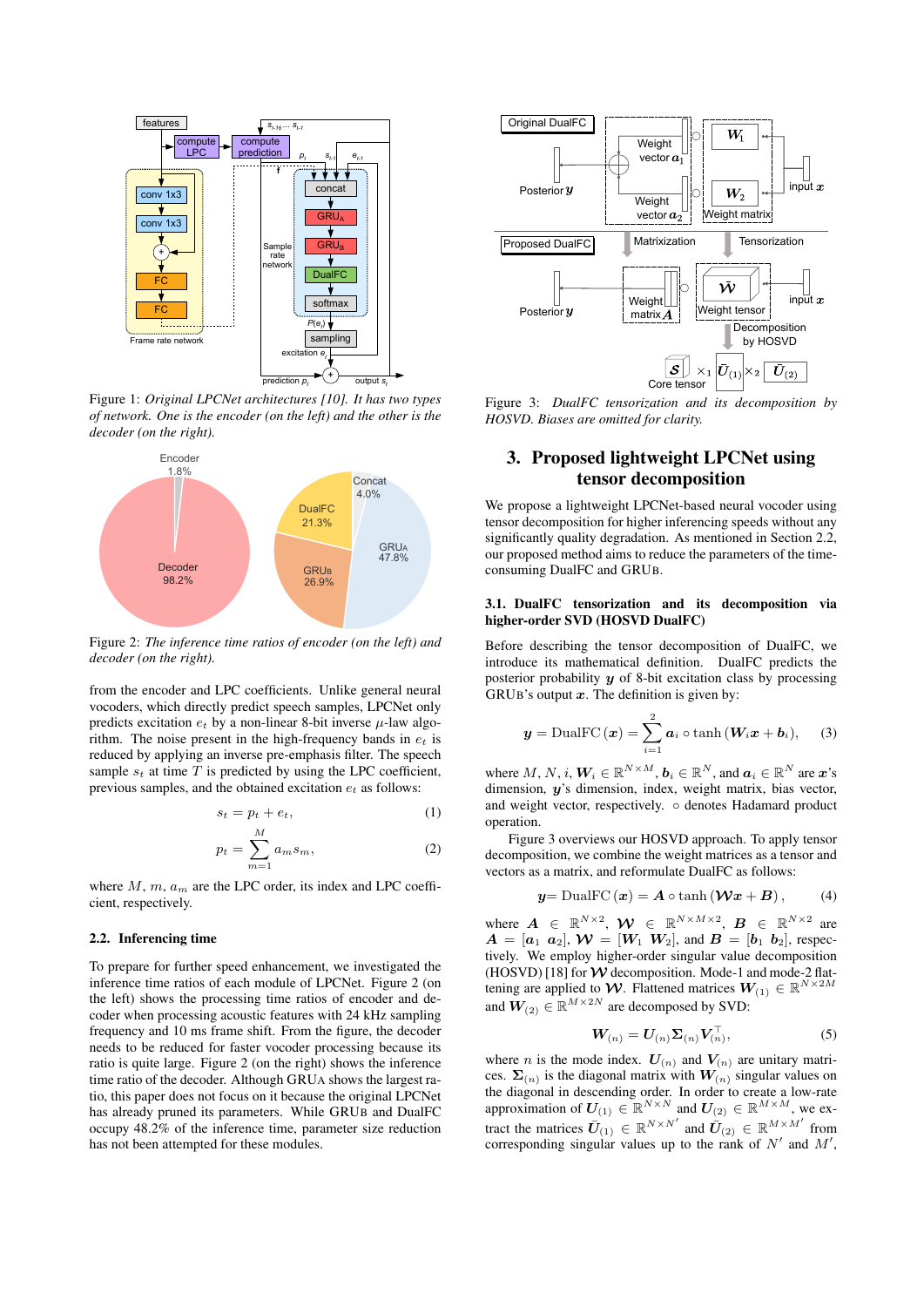respectively. This allows DualFC's weight tensor  $W$  to be reconstructed as:

$$
\bar{\mathbf{W}} \approx \mathbf{S} \times_1 \bar{\mathbf{U}}_{(1)} \times_2 \bar{\mathbf{U}}_{(2)},
$$
\n(6)

where  $\times_n$  denotes mode-*n* product operation and S is the core tensor given by:

$$
\mathcal{S} = \mathcal{W} \times_1 \bar{U}_{(1)}^{\top} \times_2 \bar{U}_{(2)}^{\top}.
$$
 (7)

By tensor  $\overline{\mathbf{\mathcal{W}}}$  reconstruction, the number of parameters of DualFC's weight matrices can be reduced from 2*MN* to 2*M′N ′*+  $MN' + NM'$ .

## 3.2. Tensor-train decomposition for GRUB (TTGRUB)

We decompose LPCNet's GRUB using tensor-train (TT) decomposition [14], which is one of the low-rank approximations. Before decomposing GRU, we first define the TT decomposition of the feed-forward layer given by

$$
y = Wx + b,\tag{8}
$$

where  $\mathbf{x} \in \mathbb{R}^M$ ,  $\mathbf{y} \in \mathbb{R}^N$ ,  $\mathbf{W} \in \mathbb{R}^{N \times M}$ ,  $\mathbf{b} \in \mathbb{R}^N$  are input vector, output one, weight matrix, and bias, respectively. *M* and *N* are factorized into *d* integer arrays such as:

$$
M = \prod_{\substack{k=1 \ d}}^d m_k,\tag{9}
$$

$$
N = \prod_{k=1}^{d} n_k.
$$
 (10)

Then, the input vector  $x$  and the output one  $y$  can be reformulated into tensors with factorized dimensions, and Eq. (8) is redefined as:

$$
\mathbf{\mathcal{Y}}(j_1,\ldots,j_d) = \sum_{i_1=1}^{m_1} \ldots \sum_{i_d=1}^{m_d} \mathbf{\mathcal{W}}((i_1,j_1),\ldots,(i_d,j_d))
$$

$$
\mathbf{\mathcal{X}}(i_1,\ldots,i_d) + \mathbf{\mathcal{B}}(j_1,\ldots,j_d), \qquad (11)
$$

where  $\mathcal{X} \in \mathbb{R}^{m_1 \times \cdots \times m_d}$ ,  $\mathcal{Y} \in \mathbb{R}^{n_1 \times \cdots \times n_d}$ ,  $\mathcal{W} \in$  $\mathbb{R}^{m_1 n_1 \times \cdots \times m_d n_d}, \mathcal{B} \in \mathbb{R}^{n_1 \times \cdots \times n_d}$  are tensor representations of  $x, y, W$  and  $b$ , respectively. The weight tensor  $W$  is decomposed by using low-rank core tensors  $\mathcal{G}_k$  as follows.

$$
\mathcal{W}((i_1, j_1), \dots, (i_d, j_d))
$$
  
\n
$$
\approx \mathcal{G}_1(i_1, j_1) \dots \mathcal{G}_i(i_d, j_d),
$$
\n(12)

$$
\mathcal{G}_k \in \mathbb{R}^{m_k \times n_k \times r_{k-1} \times r_k} \ \forall k \in [1, d], \tag{13}
$$

where  $r_k \forall k \in [1, d]$ , called TT-rank, is the hyperparameter required for TT decomposition, and  $r_0 = r_d = 1$ . Thus TT layer (TTL) approximates Eq. (8) with Eq. (12) as follows:

$$
\bar{y} \approx \text{TTL}\left(\boldsymbol{W}, \boldsymbol{b}, \boldsymbol{x}\right),\tag{14}
$$

where  $\bar{v}$  is the output vector obtained by the low-ranked approximation *W*.

TTGRUB is achieved by replacing all linear transformations regarding the input vector *x* with TTLs for GRUB's update gate, reset gate, and output. Therefore, the number of weight matrix parameters, for the mapping from input to hidden layer, can be reduced from 3*MN* to  $\sum_{k=1}^{d} m_k n_k r_{k-1} r_k + 2m_1 n_1.$ 

## 4. Experiments

## 4.1. Setup

We used speech data uttered by a Japanese professional female speaker. The sampling frequency is 24 kHz. Twenty utterances

Table 1: *DualFC parameter size comparison. The reduction rate was obtained by dividing the number of parameters of the decomposed model by that of the original DualFC.*

|                     |            | $#$ of     | Reduction               |
|---------------------|------------|------------|-------------------------|
| <b>DualFC</b>       | Core shape | parameters | rate $\lceil \% \rceil$ |
| Original            |            | 9216       |                         |
| <b>HOSVD DualFC</b> | 2.4.2      | 1616       | 82.5                    |

Table 2: GRUB *parameter size comparison. The reduction rate was obtained by dividing the number of parameters of the decomposed model by that of the original* GRUB*.*

|             |         | # of       | Reduction               |
|-------------|---------|------------|-------------------------|
| <b>GRUB</b> | TT-rank | parameters | rate $\lceil \% \rceil$ |
| Original    |         | 25440      |                         |
| TTGRUB (v1) | 1,8,1   | 3376       | 86.7                    |
| TTGRUB (v2) | 1,4,1   | 2096       | 91.8                    |

Table 3: *Average RTFs obtained from all evaluation data. "Speed enhancement" denotes the improvement over original LPCNet.*

|                          | Average    | Speed       |
|--------------------------|------------|-------------|
| Method                   | <b>RTF</b> | enhancement |
| Original LPCNet          | 0.35       |             |
| <b>HOSVD DualFC</b>      | 0.33       | 1.08x       |
| TTGRUB (v1)              | 0.30       | 1.16x       |
| HOSVD DualFC+TTGRUB (v1) | 0.28       | 1.26x       |
| HOSVD DualFC+TTGRUB (v2) | 0.27       | 1.29x       |

were extracted as evaluation data (1.1 minutes), and the others were used for training (11.6 hours) and validation (1.9 hours).

LPCNet-based neural vocoders were trained under the same conditions as [10], using a 20-dimensional vector consisting of 18-dimensional bark-scale cepstrum coefficients, pitch period, and pitch correlation. The analysis frame shift was 10 ms. For comparison with a conventional signal-processing based vocoder, 40-dimensional mel-cepstrum, logarithmic F0, voiced unvoiced binary flag, and five-dimensional aperiodicity with 5 ms frame shift were extracted by STRAIGHT [3].

Regarding the tensor decomposition's hyperparameters, we used (2,4,2) for DualFC's core tensor shape. The input and output dimensions of TTGRUB were set to (16,32) and (4,4) so as to satisfy Eq. (9) and Eq. (10), respectively. Two types of TTGRUBs (v1,v2) with different TT-ranks (1,8,1 and 1,4,1) were trained to investigate their speed and subjective evaluation performance when the number of parameters were reduced. These hyper parameters were chosen from our preliminary experiments as they can reduce the weight parameters by more than 80%. Table 1 and Table 2 show the number of parameters and reduction rates for DualFC and TTGRUB for these settings. In all experiments, decomposed tensor's weights were retrained with the other frozen weights.

#### 4.2. Comparing inference speeds for waveform generation

The real-time factors (RTFs) were calculated to measure the inference speeds of the original LPCNet and our proposed vocoder. The RTF definition is given by:

$$
RTF = T_{\text{inference}} / T_{\text{data}}, \tag{15}
$$

where  $T_{data}$  and  $T_{inference}$  are speech length and inference time measured on an Intel Core i7-8750H CPU 2.20 GHz, respectively. Table 3 shows method, averaged RTFs obtained by all evaluation data, and RTF improvements.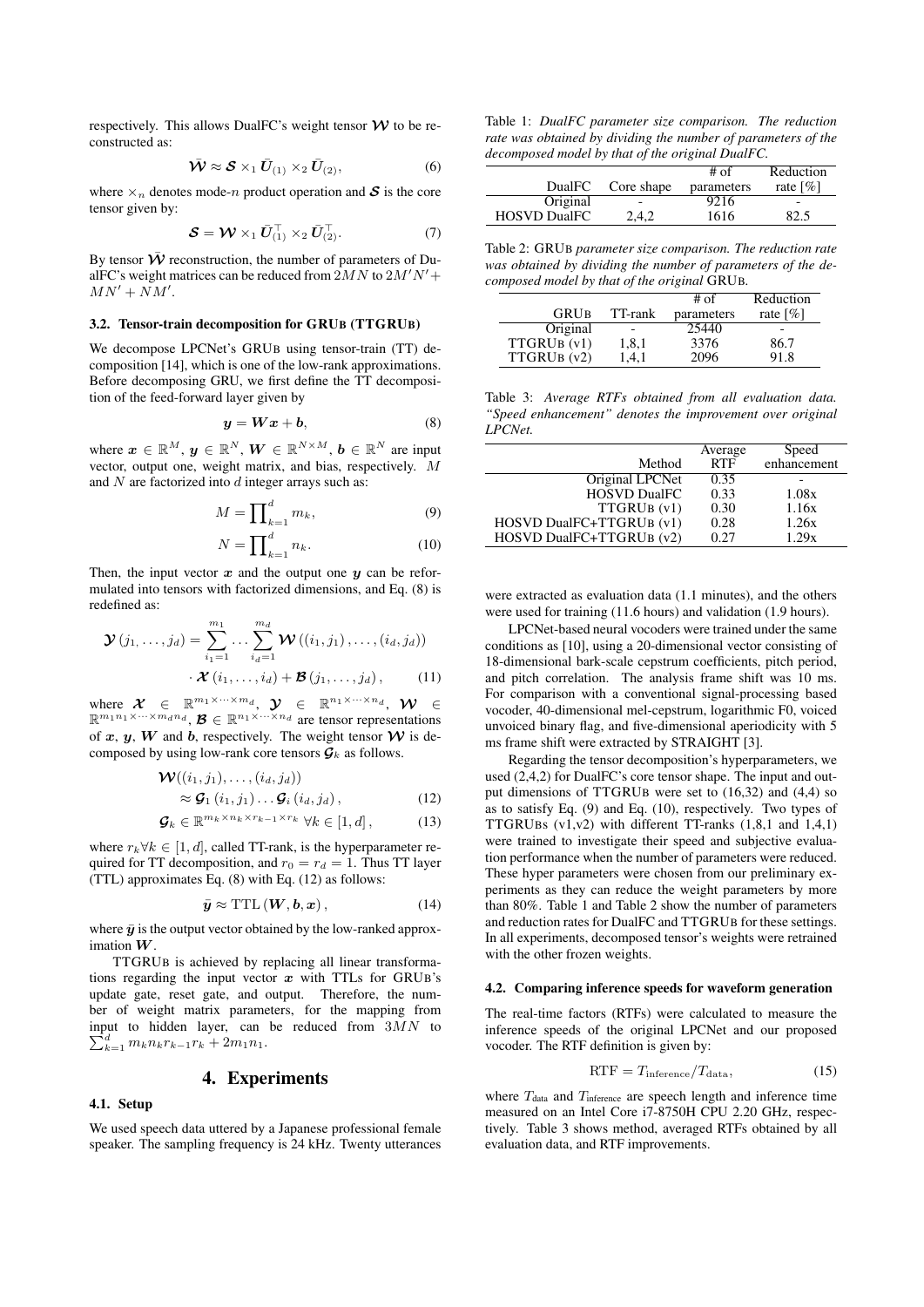

Figure 4: *Mean opinion scores of naturalness of synthetic speech. Acoustic features for vocoding were extracted from natural speech.*

Applying HOSVD to DualFC increases the overall speed 1.08 times over the original (1.5 times for DualFC alone). This speed improvement was reasonable given the parameter values used in downsizing. By introducing TTGRUB (v1), the overall speed improvement was 1.16 times (2.0 times for GRUB alone). We expected a dramatic improvement with the parameter size reduction, but the improvement was not as significant as expected. The TTGRUB's forward-propagation includes matrix transposition after reshaping, and we found that it consumed too much time. To further enhance the speed, we will explore the block-term decomposition [20] in the future that can avoid this operation and has fewer parameters [21]. When TTGRUB (v1) and TTGRUB (v2) were used with HOSVD DualFC, their respective parameter size reductions contributed to 1.26 and 1.29 times speed enahncements, respectively.

#### 4.3. Subjective evaluations

We subjectively evaluated naturalness of synthetic speech by using mean opinion score (MOS) on a five-point scale ranging from 5: very natural to 1: very unnatural. Four of all evaluation utterances were randomly chosen for each method. Sixty listeners participated in the test via crowdsourcing, each of them giving scores for synthetic speech.

## *4.3.1. Vocoding for extracted acoustic features from natural speech*

Figure 4 shows the subjective evaluation results of vocoding with acoustic features extracted from natural speech. Original LPCNet and our proposed HOSVD DualFC obviously outperformed STRAIGHT, and they were comparable to natural speech. Among the vocoders that introduced TTGRU, TTGRUB (v1) was slightly inferior to these two methods. The score of the method using both TTGRUB(v1) and HOSVD DualFC was comparable to that of TTGRUB(v1). Since DualFC created no degradation, TTGRUB may be responsible for the deterioration. This is confirmed by the fact that TTGRUB (V2) + HOSVD DualFC yielded strong degradation. These results found that 1) HOSVD DualFC offered robust performance, 2) TTGRUB(v1) created gave slight degradation in vocoding based on acoustic features extracted from natural speech.

#### *4.3.2. Vocoding based on acoustic features predicted by TTS*

To investigate robustness against degraded acoustic features, TTS models were also trained with the same data as the neural vocoders. The TTS models consisted of four feed-forwards



Figure 5: *Mean opinion scores in terms of naturalness. Acoustic features for vocoding were predicted by TTS models.*

and two uni-directional LSTMs with 256 units. We fed a 307 dimensional vector with 305-dimensional linguistic features, UV flags, and logarithmic F0s to the TTS models. As the acoustic features of TTS model for the LPCNet-based vocoder, we used a 19-dimensional vector containing cepstrum coefficients and pitch correlations. The TTS model for the STRAIGHT vocoder used a 45-dimensional vector combining mel-cepstrum coefficients and aperiodicity as acoustic features. Furthermore, we applied CMVN [22] to these acoustic features, in combination with their  $\Delta$  and  $\Delta\Delta$  coefficients. The TTS models were optimized via a minimum mean squared error criterion with 50 iterations by Adam [23]. The mini-batch size and the learning rate were 32 and 10*−*<sup>4</sup> , respectively. At the time of testing, we applied MLPG [24] to predict smooth static features. Variance scaling [25] were also used to compensate spectral variances. To evaluate the robustness to degraded spectrum features, it would be desirable to exclude the effects of prosodic features (i.e., F0 and phoneme durations). For this purpose, we used these features extracted from the natural speech.

Figure 5 shows the subjective evaluation results of vocoding with the acoustic features predicted by TTS. The obvious superiority of Original LPCNet over STRAIGHT confirms that LPCNet is also useful as a vocoder for TTS, as reported in [26]. The original LPCNet was inferior to the natural speech because the predicted acoustic features were degraded more than the extracted ones, and there was a mismatch between vocoder training and inference. The proposed TTGRUB(v1) and HOSVD DualFC, and their combined methods, were comparable to the original LPCNet. As in Section 4.3.1, a even lower rank approximation, GRUB, TTGRUB(v2), was clearly degraded. These results demonstrate that our methods can robustly vocode acoustic features predicted by TTS without degrading naturalness unless the parameters are reduced as much as TTGRUB(v2).

## 5. Conclusions

In this work, we proposed lightweight LPCNet that uses tensor decomposition. Our proposed vocoder improved inference speed 1.26 times by reducing DualFC's and GRUB's parameters by 82.5% and 86.7%, respectively. With this setting, it also achieved robust vocoding for not only the acoustic features extracted from natural speeches but also those predicted by TTS. Thus, we believe that our vocoder is a promising approach to introducing neural vocoders to more low-resource devices. Furthermore, we can also combine our approach with prior works such as multisample generation [13].